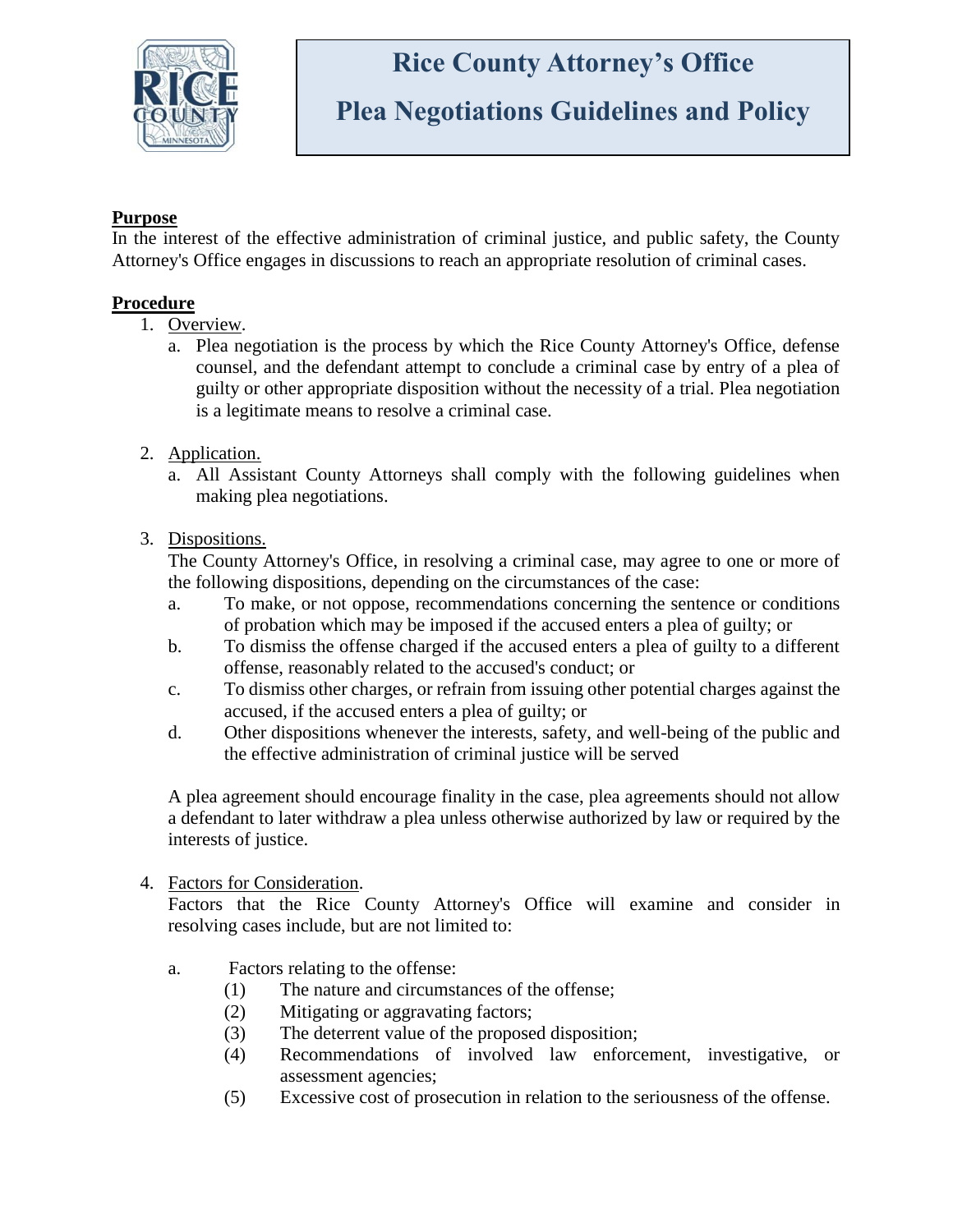- b. Factors relating to the victim:
	- (1) The feelings and attitude of the victim;
	- (2) The impact of the offense or trial on the victim (physical, psychological, and economic);
	- (3) The relationship of the victim to the defendant or the witnesses;
	- (4) The availability of the victim as a witness.
- c. Factors relating to the offender:
	- (1) The deterrent value of the disposition;
	- (2) The willingness of the defendant to acknowledge guilt and assume responsibility for his or her conduct;
	- (3) The assurance of prompt and certain application of correctional consequences to the defendant;
	- (4) The availability of alternative correctional measures which are more appropriate to achieving correctional goals;
	- (5) The defendant's giving or offering cooperation which has or may result in the successful prosecution of others engaged in serious criminal conduct;
	- (6) The characteristics of the offender.
	- (7) Attorneys should bear in mind the direction of the U.S. Supreme Court that "the punishment should fit the offender and not merely the crime." *Williams v. New York*, 337 U.S. 241, 247 (1949).
- d. Factors relating to the strength of the case:
	- (1) The unavailability of a material witness;
	- (2) A possible deficiency in the proof required to convict;
	- (3) A possible issue as to admissibility of the State's evidence;
	- (4) The possible challenge to the credibility of certainty of the State's evidence.
- 5. Factors not to be considered.

Factors that the Rice County Attorney's Office shall not consider in resolving cases include, but are not limited to:

- a. Any personal or political advantage;
- b. Race, gender, social status or economic status of the accused, victim, and/or witness;
- c. Reasons solely related to economy of time or expense.
- 6. Specific Plea Negotiation Guidelines.
	- a. Plea negotiations related to drug offenses shall comply with Minnesota Statute Chapter 152.
	- b. Restitution: When authorized by law, restitution shall always be recommended as a part of a defendant's sentence. Restitution should always be joint and several between all parties responsible for the harm and attempt to make the victim whole.
	- c. Forfeitures: A prosecutor handling the criminal prosecution shall not negotiate any pending forfeiture action related to a criminal case. Such negotiations shall be conducted by the attorney assigned to handle the civil or administrative forfeiture case.